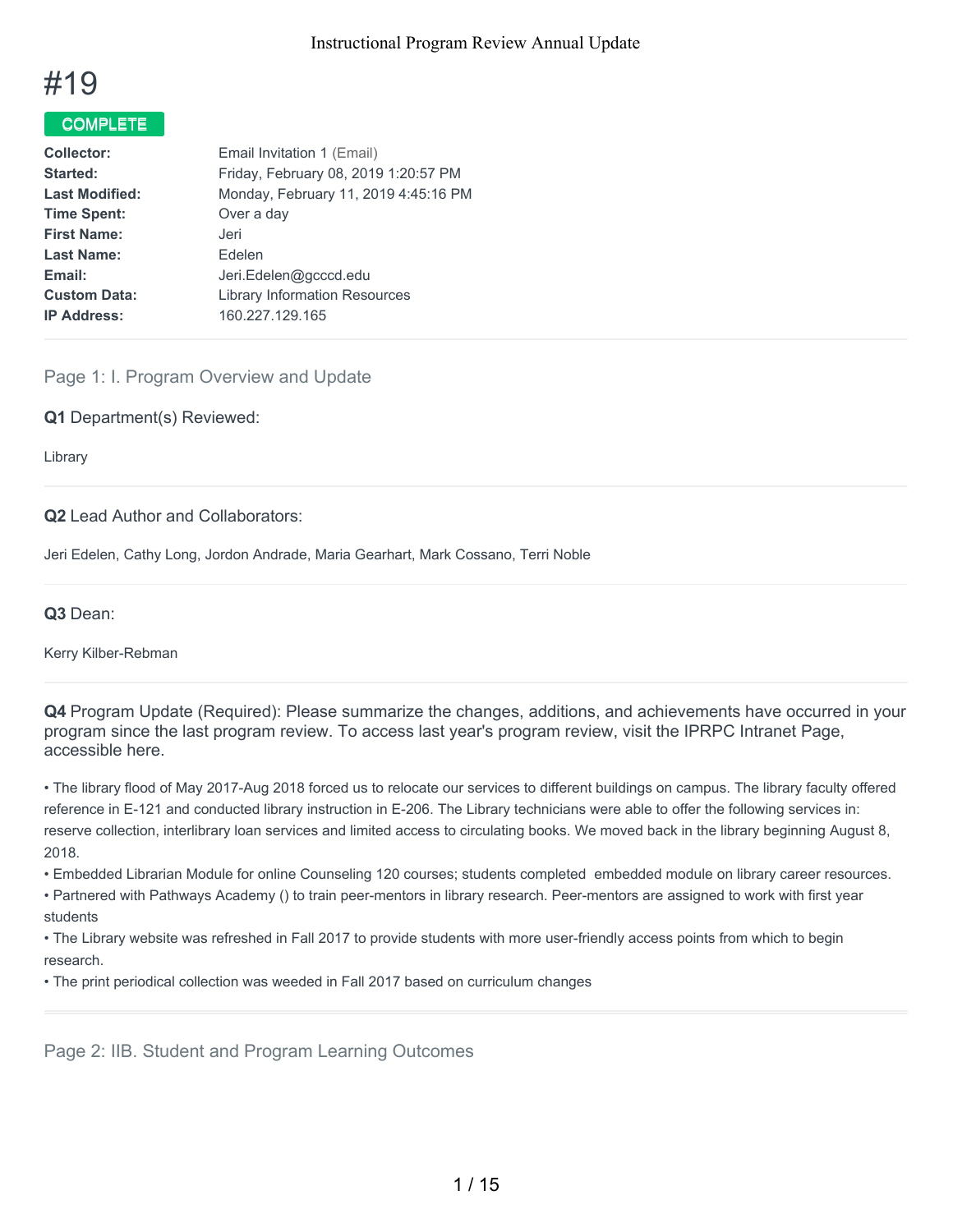**No**

**Q5** Do you have an assessment plan on file with SLOAC? If you have not already done so, you can submit your program's assessment plan to SLO Coordinator, Tania Jabour, at tania.jabour@gcccd.edu.

**Q6** Please provide an analysis of your student learning outcomes (SLO) findings and what changes, if any, were made as a result.

No The library does not have any credit courses. Instead we assess our PLOs as if they were SLOs.

| Q7 Review your PLOs. Are the listed PLOs an accurate<br>reflection of the program's current learning objectives? | <b>Yes</b> |
|------------------------------------------------------------------------------------------------------------------|------------|
| <b>Q8</b> Are the PLOs mapped onto the course SLOs?                                                              | No         |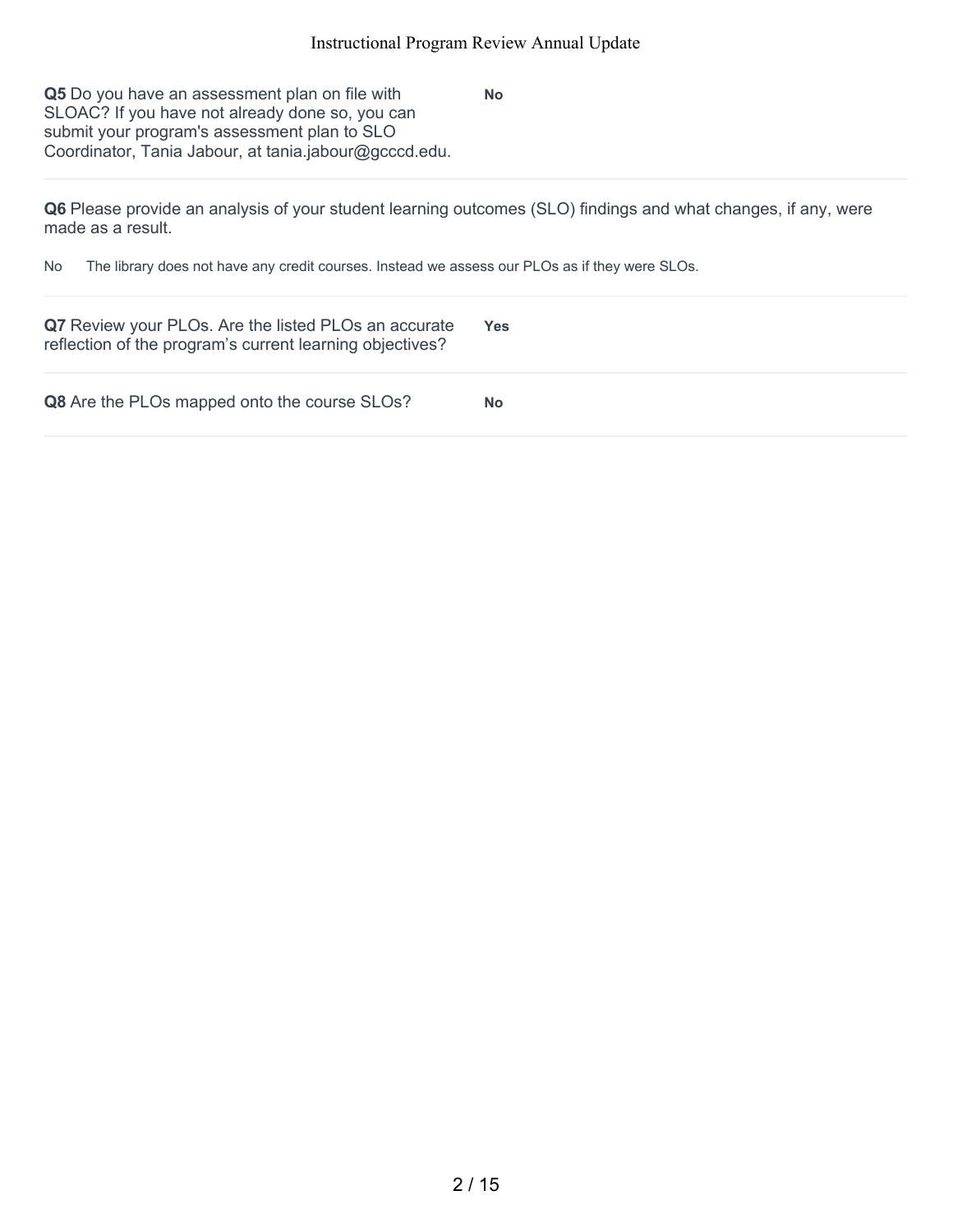# **Q9** Discuss your assessment plan for the PLOs.

#### Library created Embedded Librarian Project 1: F2017-S2018 to assess PLOs.

Cuyamaca College students need to know what career resources are available through the Library, to learn how to efficiently access the information they need, and to be able to critically evaluate career information. Librarians and Counselors started collaboration on creating a "ready-to-go" embedded librarian module to online Counseling 120 courses. The Counseling SLOs for research and written skills made these courses a natural place to build a collaborative relationship. The Counselor contributes content expertise and the Librarian contributes information expertise.

#### Assessment Results

Criteria for success: 75% of students who participated in embedded librarian module would complete the library research assignment and contribute to discussion.

Students (N=155) in five Counseling 120 sections participated in this embedded librarian module. We saw a decrease in the pass rate of 30% in the first session due to our inexperience in working in the online environment. We saw a decrease in pass rate of 50% for the one of the sections that downloaded an old assignment. We were successful in achieving pass rates of 75%, 89% and 86% for three sessions due to improved instructional design.

#### Evaluation

• Librarians and Counselors were pleased with results. Building an embedded instruction program takes careful collaboration and thoughtful implementation. For example, it took time to design the library assignment, write a discussion board announcement, and communicate with each other about the plagiarism issue.

• Students who completed the library assignment module were comfortable following directions and answering all questions. Students who did not complete the library assignment either failed to add the MLA citation or took information from Google websites.

• Plagiarism. In the March 2018 session, students (N=10) downloaded the previous semesters assignment. They admitted to finding the older assignment on Chegg. These students were reported to the Associate Dean of Student Services.

• After developing this pilot, the lines of communication between the Library and Counseling department have been enhanced, resulting in improved career collection development and more effective team teaching partnership.

Program action steps for F2019-S2020

#### Action plans

Promote Embedded librarian to Counseling courses in Fall 2018-S2019 and other disciplines in Fall 2019-Spring 2020. In Fall 2018, we will integrate this embedded librarian module into face2face and online Counseling120 courses. The Embedded Librarian module will be used as an assessment tool for Counseling SLOs. Librarians will create a common rubric, revise assignment to avoid plagiarism, work with individual counselors to add assignment to course syllabus.

Page 3: IIB. Student Achievement

**Q10** How has the program's success rate changed over the past year?

The Library does not have credit instruction

**Q11** The College has set a 2024 goal of reaching a 77% course success rate (students passing with a grade of A, B, C, or P out of those enrolled at census) for the College as a whole. Consider how your will program help the College reach its long-term goal of increasing the course success rate to 77%. This is intended to provide a goal for improvement only; programs will not be penalized for not meeting the goal. What is your program's one-year goal for success rate across all courses in the program?

n/a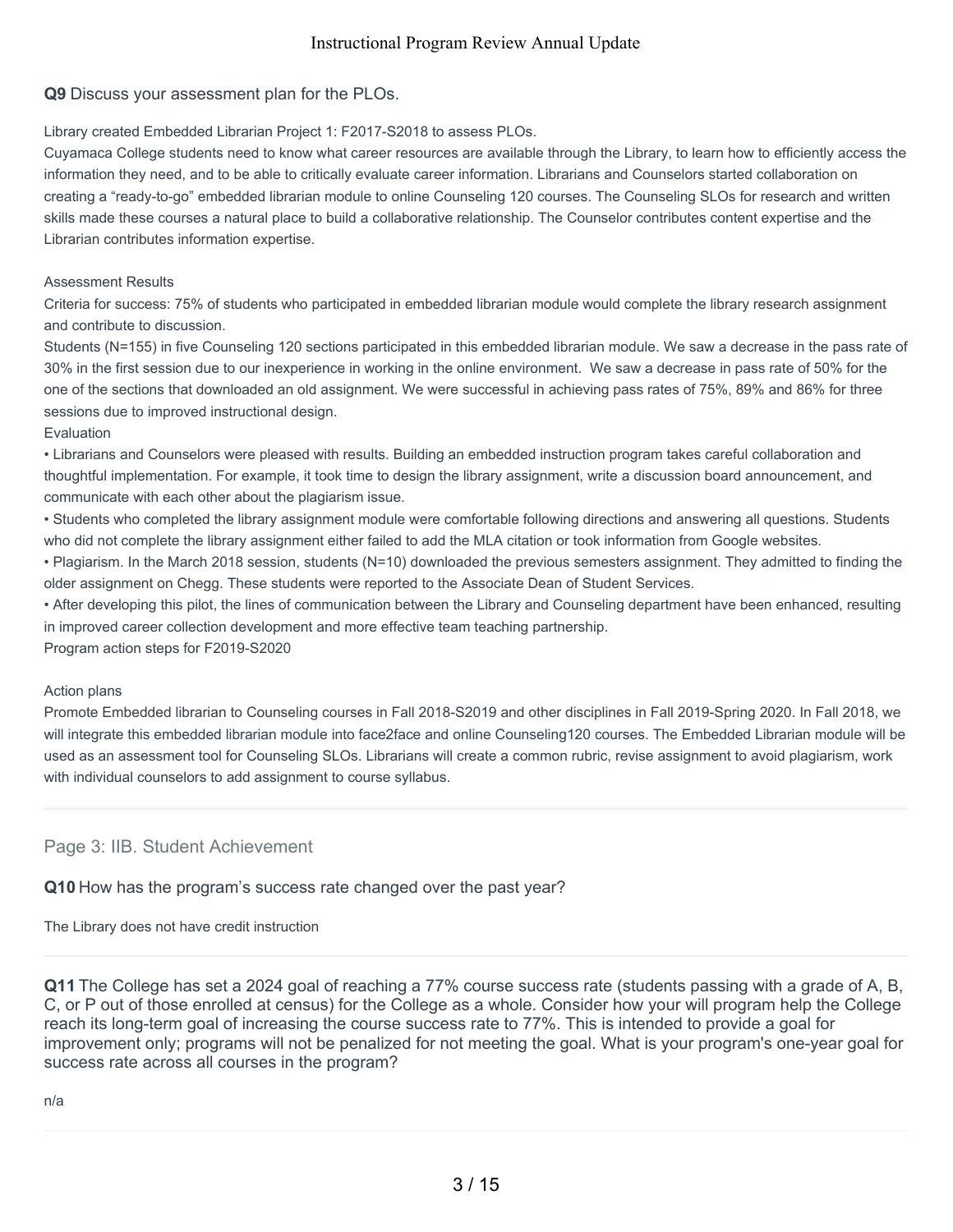**Q12** Which specific groups (by gender and ethnicity) have success rates lower than that of the program overall?

n/a

**Q13** What program (or institutional) factors may be contributing to these lower rates of success for these groups of students?

n/a

**Q14** What specific steps will the program take to address these equity gaps in the 2019/20 academic year?

n/a

**Q15** How do these activities align with the goals set forth in your last comprehensive program review?

n/a

| Q16 OPTIONAL: If you would like to attach any charts or<br>additional documentation (aside from the program review<br>report prepared by the IESE Office), please upload it<br>using the button below. You can upload PDF, Word, and<br>image files. | <b>Respondent skipped this question</b> |
|------------------------------------------------------------------------------------------------------------------------------------------------------------------------------------------------------------------------------------------------------|-----------------------------------------|
| Page 4: Distance Education                                                                                                                                                                                                                           |                                         |
| Q17 Does your program offer any courses via distance<br>education (online)?                                                                                                                                                                          | <b>No</b>                               |
| Page 5: Distance Education Course Success                                                                                                                                                                                                            |                                         |
| <b>Q18</b> Are there differences in success rates for distance<br>education (online) versus in-person sections?                                                                                                                                      | <b>Respondent skipped this question</b> |
| Q19 If there are differences in success rates for distance<br>education (online) versus in person sections, what will<br>the program do to address these disparities?                                                                                | <b>Respondent skipped this question</b> |
| Page 6: IV. Previous Goals: Update (If Applicable)                                                                                                                                                                                                   |                                         |
| Q20 Would you like to provide an update for your<br>previous program review goal(s)?                                                                                                                                                                 | <b>Yes</b>                              |
|                                                                                                                                                                                                                                                      |                                         |

Page 7: Previous Goal 1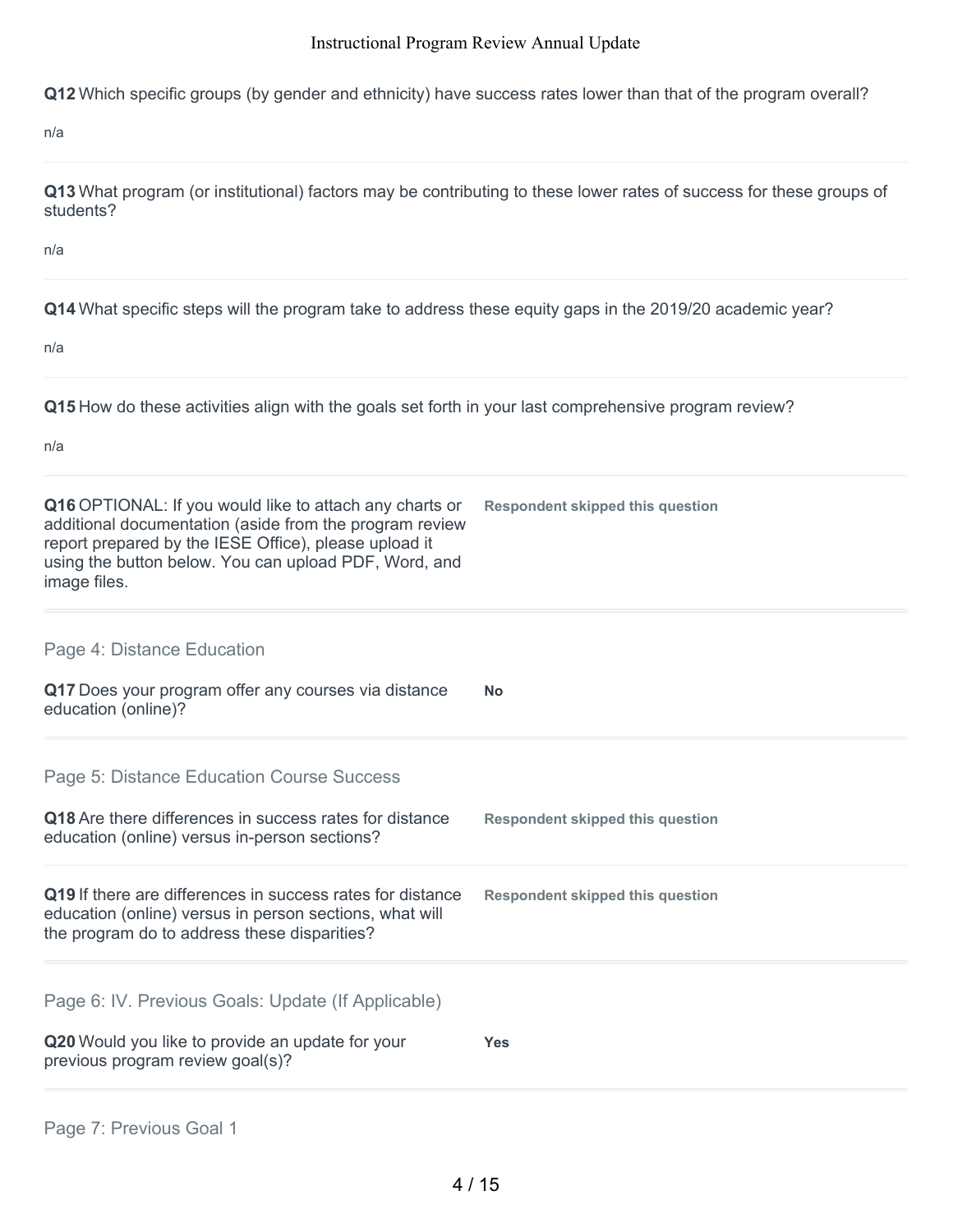### **Q21** Previous Goal 1:

Integrate information literacy instruction and resources into acceleration programs and guided pathways initiatives.

| Q22 Link to College Strategic Goal(s): | <b>Basic Skills</b><br>э.<br><b>Acceleration</b> |  |
|----------------------------------------|--------------------------------------------------|--|
|                                        | <b>Guided Student</b><br><b>Pathways</b>         |  |
|                                        | <b>Student Validation and</b>                    |  |
|                                        | <b>Engagement</b>                                |  |
|                                        |                                                  |  |
|                                        |                                                  |  |

**Q23** Goal Status **In Progress**

#### **Q24** How was the goal evaluated? If the goal is "in progress," how will it be evaluated?

Library faculty will work closely with faculty to develop and assess effective library instruction, improve collections, and other services that meet the needs of students.

#### **Q25** Please provide the rationale for this goal:

Students in online and campus courses develop information literacy skills if library assignments or instructional tools are integrated into courses

**Q26** Please provide the goal action steps for the year (previously "Activities"):

• Promote Embedded Librarian Module for online counseling courses and other disciplines. We will be partnering with Counseling to improve embedded librarian module. We will promote to other disciplines who are interested in career research.

- Create online tutorials for English acceleration courses
- Partner with Pathways Academy (HSI) to train peer-mentors in library research.

| Q27 Do you have another goal to update? | <b>Yes</b> |  |
|-----------------------------------------|------------|--|
|-----------------------------------------|------------|--|

Page 8: Previous Goal 2

**Q28** Previous Goal 2:

Initiate Library-liaison program to promote student engagement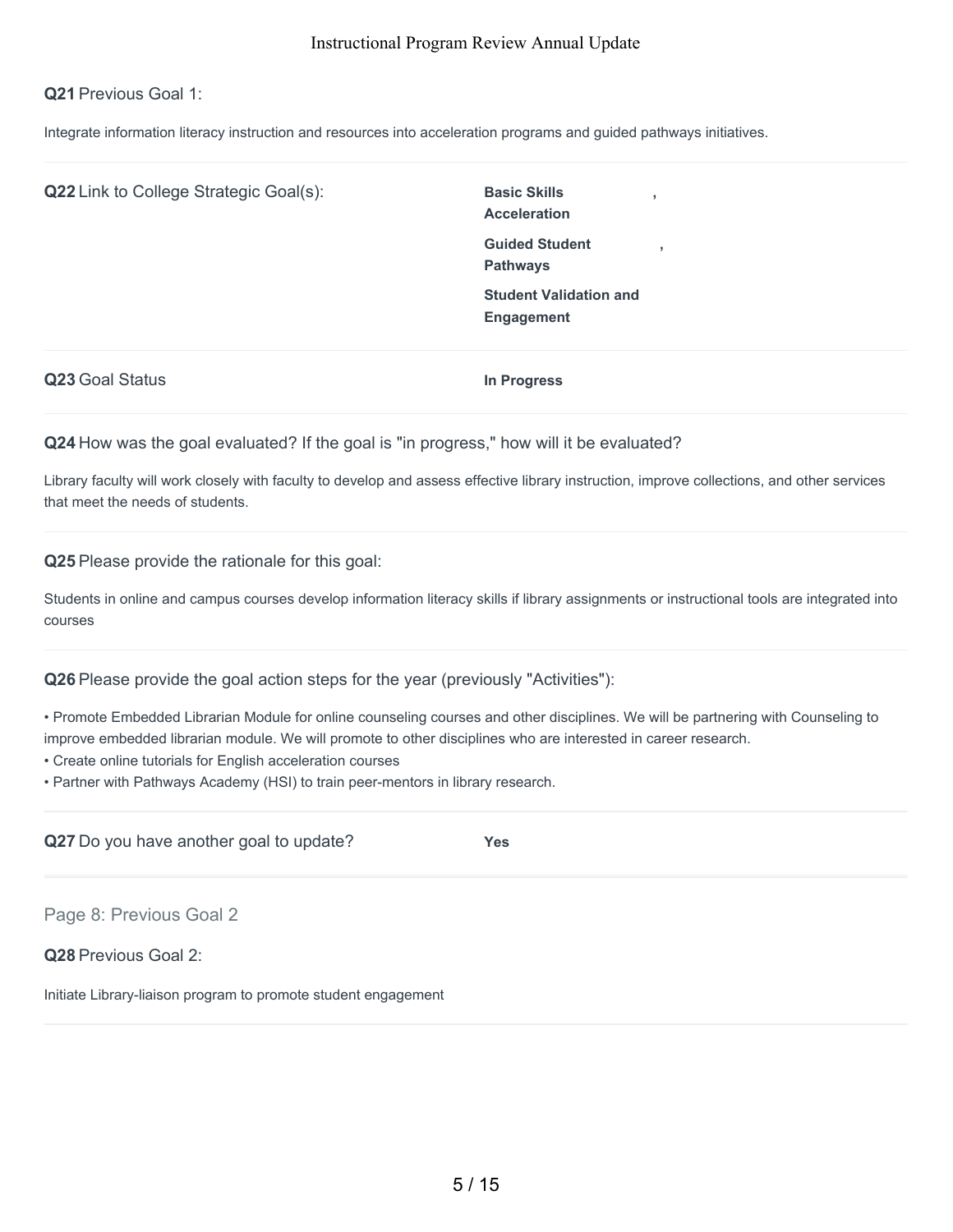**Q29** Link to College Strategic Goal(s): Basic Skills

**Acceleration Guided Student Pathways Student Validation and Engagement**

**,**

**,**

# **Q30** Goal Status **In Progress**

**Q31** How was the goal evaluated? If the goal is "in progress," how will it be evaluated?

Library-Liaison program requires faculty librarians and library technicians to work with faculty and students. We will gather faculty feedback and student feedback..

**Q32** Please provide the rationale for this goal:

Library faculty to communicate regularly with subject faculty to ensure library instruction and collections meet the needs of course assignments.

Library technicians to promote library reserve collection to faculty in order to increase the number of current reserve textbooks available for student check-out.

**Q33** Please provide the goal action steps for the year (previously "Activities"):

Library faculty to collaborate on course assignments, initiate personal e-mail contact, conduct library instruction sessions.Library faculty to review assignments to determine if collections are relevant to course assignments.

Library technicians to promote library reserve collection to faculty and students.

**Q34** Do you have another goal to update? **Yes**

Page 9: Previous Goal 3

**Q35** Previous Goal 3:

Investigate and evaluate new emerging library technologies for effective discovery of information

**Q36** Link to College Strategic Goal(s): Basic Skills

**Acceleration Guided Student Pathways Student Validation and Engagement**

**,**

**,**

6 / 15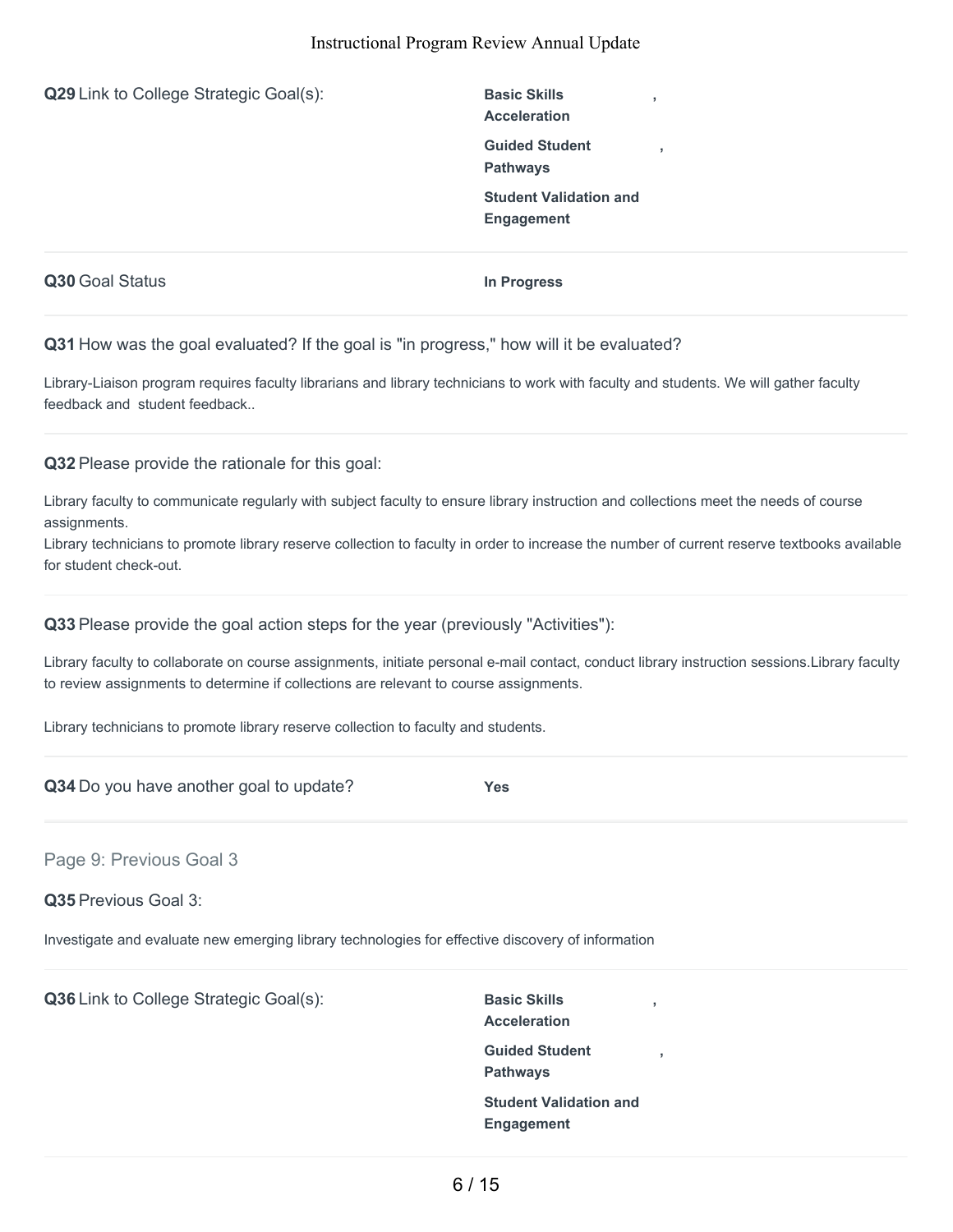**Q37** Goal Status **Not** 

# **Started**

**Q38** How was the goal evaluated? If the goal is "in progress," how will it be evaluated?

The Library beginning Spring 2019 will be migrating to a new state-funded cloud-based library services platform (LSP)

**Q39** Please provide the rationale for this goal:

Students need to have access to library information systems

**Q40** Please provide the goal action steps for the year (previously "Activities"):

We will be migrating to a state-funded cloud-based library services platform (LSP) to replace our out-dated system. LSP system (acquisitions, collection budget, processing, discovery, and delivery infrastructure for library operations). Library staff will be undergoing intensive professional training on new system.

| Q41 Do you have another goal to update?                           | <b>Yes</b>                                                                                                                 |
|-------------------------------------------------------------------|----------------------------------------------------------------------------------------------------------------------------|
| Page 10: Previous Goal 4                                          |                                                                                                                            |
| <b>Q42 Previous Goal 4:</b>                                       |                                                                                                                            |
| Improve library spaces that allow students to study and research. |                                                                                                                            |
| Q43 Link to College Strategic Goal(s):                            | <b>Basic Skills</b><br>$\overline{\phantom{a}}$<br><b>Acceleration</b><br><b>Guided Student</b><br>$\,$<br><b>Pathways</b> |
|                                                                   | <b>Student Validation and</b><br><b>Engagement</b>                                                                         |
| <b>Q44 Goal Status</b>                                            | <b>Not</b><br><b>Started</b>                                                                                               |

**Q45** How was the goal evaluated? If the goal is "in progress," how will it be evaluated?

Student head count will be collected about where students sat during certain times of the day. We will determine if the "Coyote Corner" is a popular gathering place for students.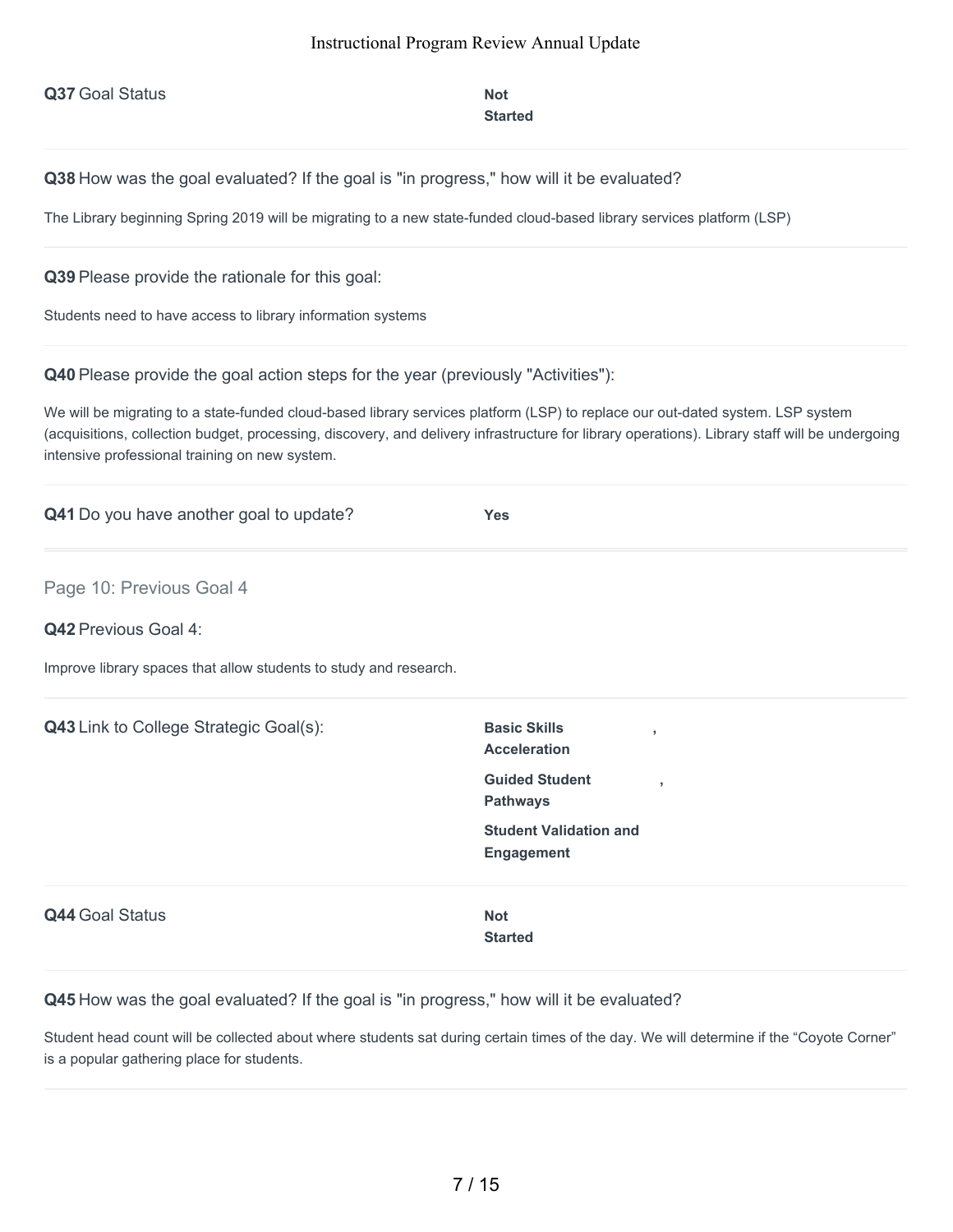#### **Q46** Please provide the rationale for this goal:

We offer spaces for different study styles. Some students want to talk, draw, sketch, and bounce ideas off their peers. Some students need to use computers to prepare presentations. And of course, some students want total silence and do not want to be bothered. We accommodate all.

#### **Q47** Please provide the goal action steps for the year (previously "Activities"):

Library Technicians have identified a section of the library that could accommodate students who want to study with beverages and snacks on hand.

We will do a space and furniture utilization study conducted through direct observation and survey. Library technicians will explore best practices at other colleges, create policies for the "Coyote Corner", create written signs and possible ways to keep the area clean. Library technicians and student workers from the library's circulation desk will observe the use of our proposed "Coyote Corner" and gather student head count and times of usage. Library technicians will design a survey (three questions) to get student feedback on "the Coyote Corner" and distribute to students utilizing the space.

# **Q48** Would you like to propose any new goal(s)? **No Q49** New Goal 1: **Respondent skipped this question Q50** Link to College Strategic Goal(s): **Respondent skipped this question Q51** Please provide the rationale for this goal: **Respondent skipped this question Q52** Please provide the goal action steps for the year (previously "Activities"): **Respondent skipped this question Q53** How will the goal be evaluated? **Respondent skipped this question Q54** Do you have another new goal? **Respondent** skipped this question **Q55** New Goal 2: **Respondent skipped this question Q56** Link to College Strategic Goal(s): **Respondent skipped this question** Page 11: V. New Goals (If Applicable) Page 12: New Goal 1 Page 13: New Goal 2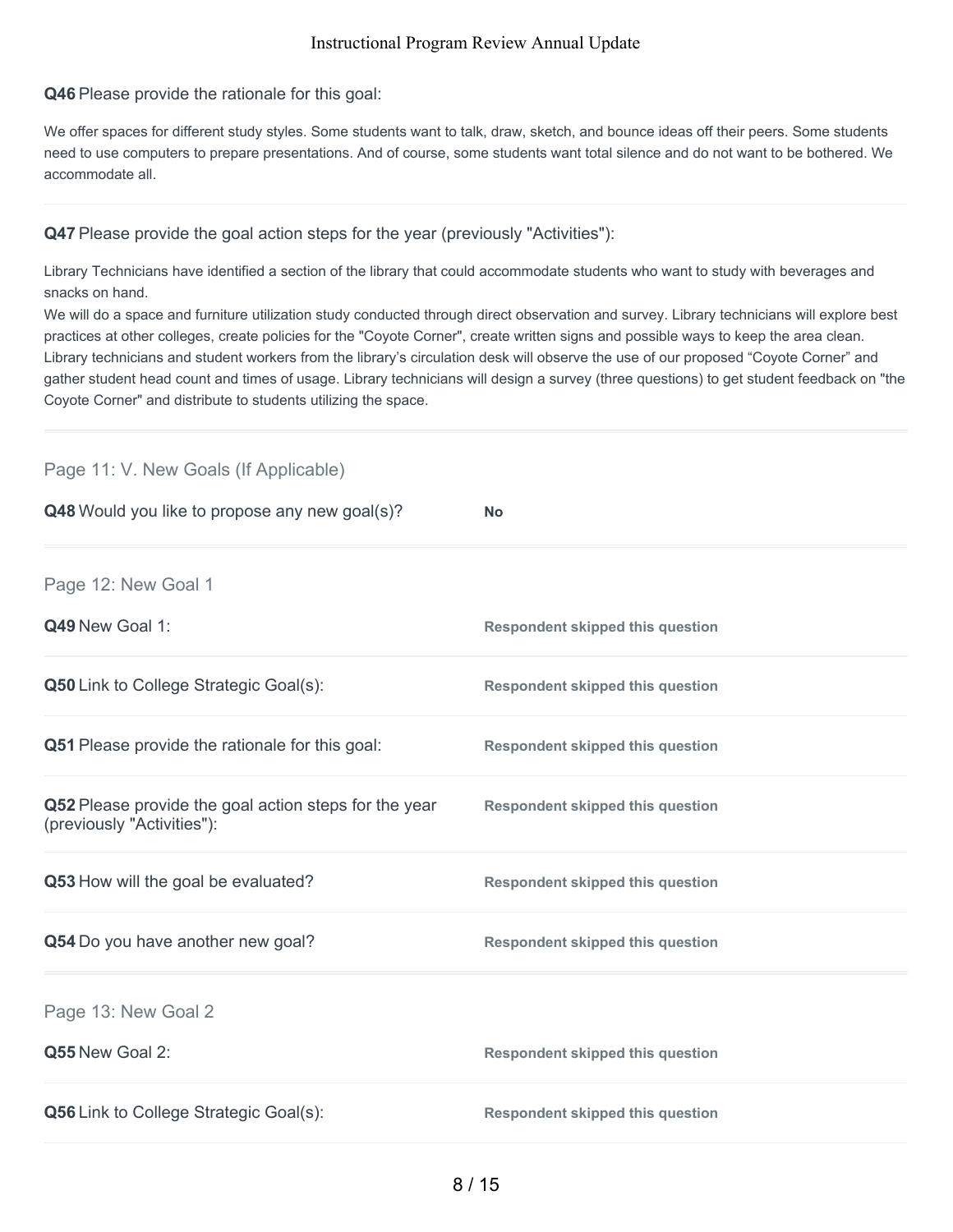| Q57 Please provide the rationale for this goal:                                     | <b>Respondent skipped this question</b> |
|-------------------------------------------------------------------------------------|-----------------------------------------|
| Q58 Please provide the goal action steps for the year<br>(previously "Activities"): | <b>Respondent skipped this question</b> |
| Q59 How will the goal be evaluated?                                                 | <b>Respondent skipped this question</b> |
| Q60 Do you have another new goal?                                                   | <b>Respondent skipped this question</b> |
| Page 14: New Goal 3                                                                 |                                         |
| Q61 New Goal 3:                                                                     | <b>Respondent skipped this question</b> |
| <b>Q62</b> Link to College Strategic Goal(s):                                       | <b>Respondent skipped this question</b> |
| Q63 Please provide the rationale for this goal:                                     | <b>Respondent skipped this question</b> |
| Q64 Please provide the goal action steps for the year<br>(previously "Activities"): | <b>Respondent skipped this question</b> |
| Q65 How will the goal be evaluated?                                                 | <b>Respondent skipped this question</b> |
| Q66 Do you have another new goal?                                                   | <b>Respondent skipped this question</b> |
| Page 15: New Goal 4                                                                 |                                         |
| Q67 New Goal 4:                                                                     | <b>Respondent skipped this question</b> |
| Q68 Link to College Strategic Goal(s):                                              | <b>Respondent skipped this question</b> |
| Q69 Please provide the rationale for this goal:                                     | <b>Respondent skipped this question</b> |
| Q70 Please provide the goal action steps for the year<br>(previously "Activities"): | <b>Respondent skipped this question</b> |
| Q71 How will the goal be evaluated?                                                 | <b>Respondent skipped this question</b> |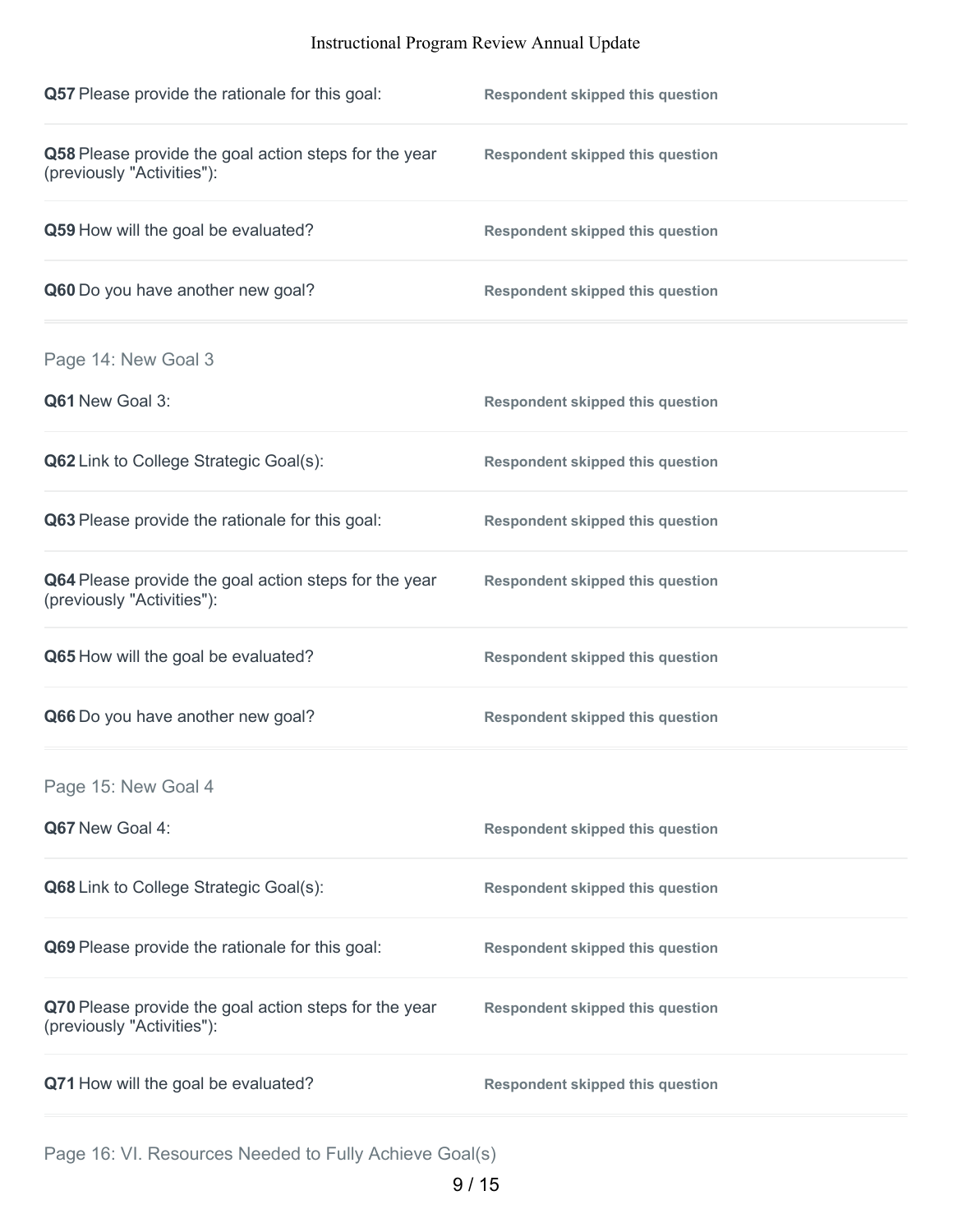**Q72** Is the program requesting resources this year to achieve this goal? **Yes**

Page 17: V. Faculty Resource Needs

**Q73** Are you requesting one or more faculty positions to achieve this goal? **Yes**

# Page 18: Faculty Position Request(s)

**Q74** Please remember to complete the Faculty Position Request Form (accessible here, under Staffing Request Information) for this position that you are requesting and upload it using the button below.The Faculty Position Request Form (In Word) can be located here (under Staffing Request Information).Brief Description of the Position Requested:

This replacement position supports all four strategic priorities. This position will not only focus on information literacy, but will play a critical role in supporting the OER (Open Educational Resources) initiative, and library technology, specifically supporting the new Library Services Platform. A librarian with expertise in the areas of instruction, assessment, systems and OER is essential in our efforts to better support the strategic plan improve online user experiences and access to quality information.

The library specifically supports Guided Pathways pillars 3 & 4 by supporting students with their research and developing their information literacy skills, as well as providing access to a robust reserves collection which assists students with the high cost of textbooks. This position would also serve as a campus liaison for the OER initiative. In addition, the library serves as a place where students can be engaged in the campus community and feel supported by a learning environment that provides them physical and digital resources that help ensure their learning. Having this third librarian would also support organizational health in that it would provide the library the human resources it needs in order to better serve students. Title 5 of the California Education Code (58724) contains minimum standards for number of library faculty based on FTES. It is recommended that Colleges with 5,001 – 7000 FTES have a minimum of 5 librarians. In addition, the library supports the Institutional Learning Outcome (ILO) of Information Literacy through its instruction and reference services.

**Q75** Faculty Position Request 1 - Related Program Goal(s):

all goals 1-7

**Q76** Faculty Position Request Upload 1: Please upload the completed faculty request form for the above position using the button below. You can access the Word version of the Faculty Position Request Form here (under Staffing Request Information).

**Feb10-Librarian-FacultyPositionRequest-2018-2019.docx (26.2KB)**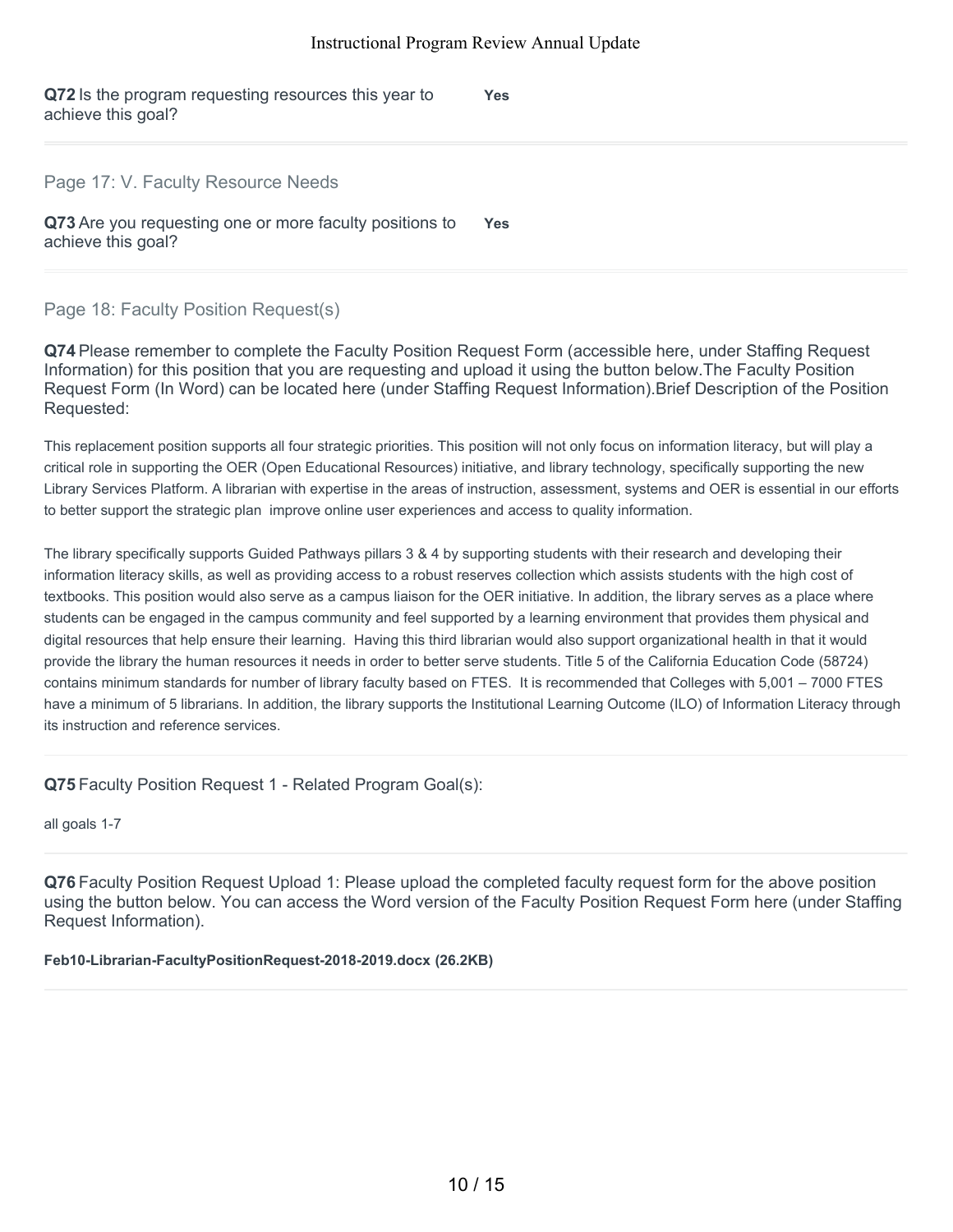| Q77 Faculty Position Request 2 (if applicable): Please<br>remember to complete the Faculty Position Request<br>Form (accessible here, under Staffing Request<br>Information) for this position that you are requesting and<br>upload it using the button below. The Faculty Position<br>Request Form (In Word) can be located here (under<br>Staffing Request Information). Brief Description of<br><b>Position Requested:</b> | <b>Respondent skipped this question</b> |
|--------------------------------------------------------------------------------------------------------------------------------------------------------------------------------------------------------------------------------------------------------------------------------------------------------------------------------------------------------------------------------------------------------------------------------|-----------------------------------------|
| Q78 Faculty Position Request 2 - Related Program<br>$Goal(s)$ :                                                                                                                                                                                                                                                                                                                                                                | <b>Respondent skipped this question</b> |
| Q79 Faculty Position Request Upload 2: Please upload<br>the completed faculty request form for the above position<br>using the button below. You can access the Word<br>version of the Faculty Position Request Form here.                                                                                                                                                                                                     | <b>Respondent skipped this question</b> |
| Page 19: VI. Classified Staff Resource Needs<br>Q80 Are you requesting one or more classified positions                                                                                                                                                                                                                                                                                                                        | Yes                                     |

Page 20: Classified Staff Position Request(s)

**Q81** Classified Staff Position Request 1: Please remember to complete the Classified Staff Position Request Form (accessible here, under Staffing Request Information) for this position you are requesting.Brief Description of Position Requested:

Library Technician 1

to achieve this goal?

Assist and perform routine library functions to aid users in accessing library resources; including circulation and public service duties. Adding a fifth position in the library would allow us to extend library hours into Friday. Currently we are closed on Fridays

**Q82** Classified Staff Position 1 Related Program Goal(s):

all goals 1-7

**Q83** Classified Staff Position 1 Request Upload: Please upload a completed Classified Position Request Form for this request using the button below. You can access the Word version of the Classified Position Request Form here.

#### **FINAL-Library-Tech-Feb11.2019.docx (23.2KB)**

**Q84** \*\*\*OPTIONAL\*\*\* Please use the button below to upload the position classification description (obtained from HR).

**Respondent skipped this question**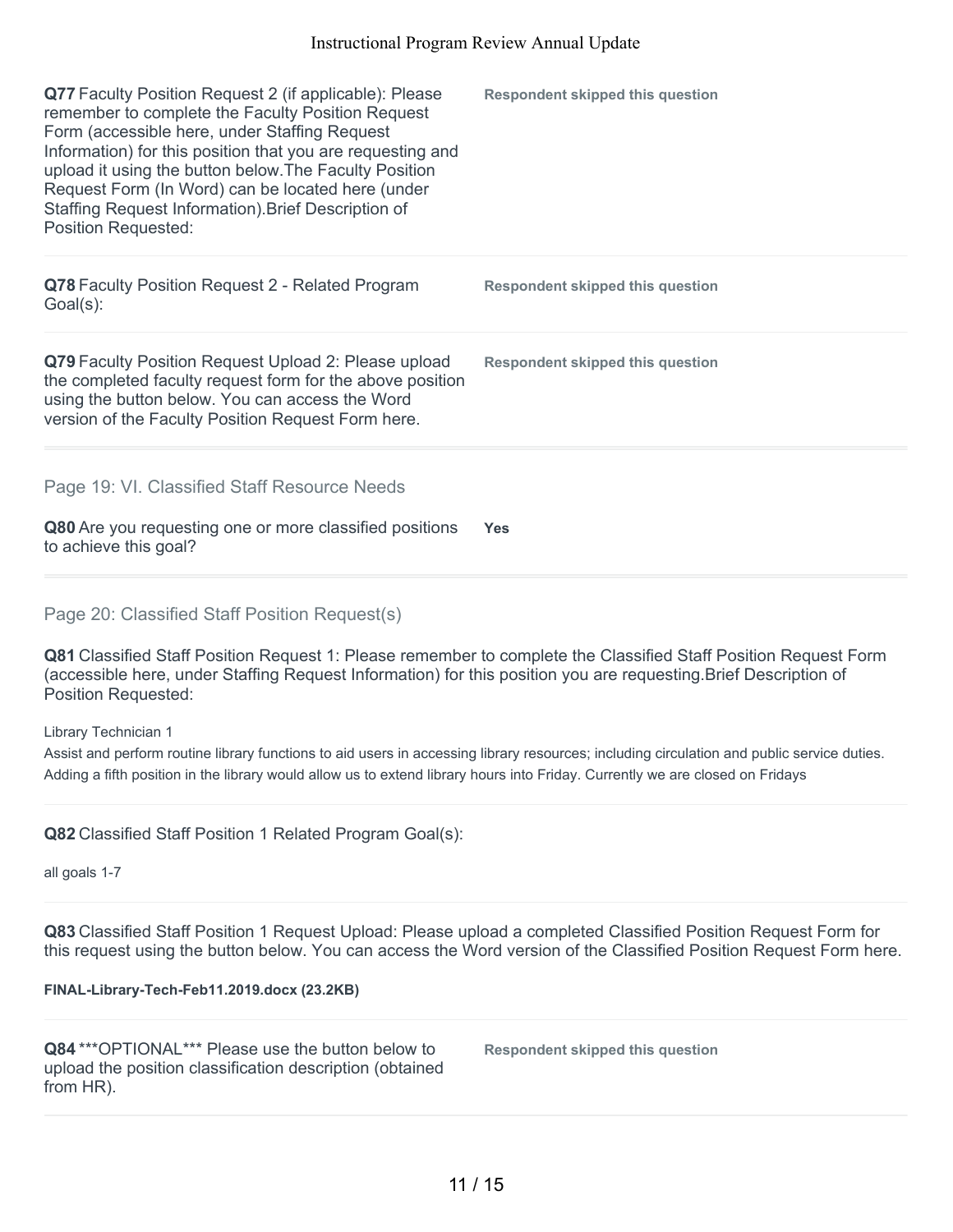| <b>Q85</b> Classified Staff Position Request 2: Please<br>remember to complete the Classified Staff Position<br>Request Form (accessible here, under Staffing Request<br>Information) for each position you are requesting. Brief<br>Description of Position Requested:                   | <b>Respondent skipped this question</b> |
|-------------------------------------------------------------------------------------------------------------------------------------------------------------------------------------------------------------------------------------------------------------------------------------------|-----------------------------------------|
| <b>Q86</b> Classified Staff Position 2 Related Program Goal(s):                                                                                                                                                                                                                           | <b>Respondent skipped this question</b> |
| <b>Q87</b> Classified Staff Position Request 2 Upload: Please<br>upload a completed Classified Position Request Form<br>for this request using the button below. You can access<br>the Word version of the Classified Position Request<br>Form here (under Staffing Request Information). | <b>Respondent skipped this question</b> |
| Q88 *** OPTIONAL*** Please use the button below to<br>upload the position classification description (obtained<br>from HR).                                                                                                                                                               | Respondent skipped this question        |
| Page 21: VII. Technology Resource Needs                                                                                                                                                                                                                                                   |                                         |
| Q89 Are you requesting technology resources to achieve<br>this goal?                                                                                                                                                                                                                      | <b>Yes</b>                              |

# Page 22: Technology Request(s)

**Q90** Technology Request 1: Please remember to complete a Technology Request Form for each request you are submitting. You can access the online Technology Request Form here: Technology Request Form

| Description:                    | 68 computers for the Library Instruction Lab and the<br>Library Reference area that support Windows 10. |
|---------------------------------|---------------------------------------------------------------------------------------------------------|
| One time or On-going            | one time                                                                                                |
| Amount Requested \$             | 81.581                                                                                                  |
| Related Program Review Goal(s): | Goals 1-7                                                                                               |

**Q91** Technology Request 2: Please remember to complete a Technology Request Form for each request you are submitting. You can access the online Technology Request Form here: Technology Request Form

| Description:                    | Projector for Library Instruction Lab to replace outdated<br>one |
|---------------------------------|------------------------------------------------------------------|
| One time or On-going            | one time                                                         |
| Amount Requested \$             | 2,476.00                                                         |
| Related Program Review Goal(s): | goals 1-7                                                        |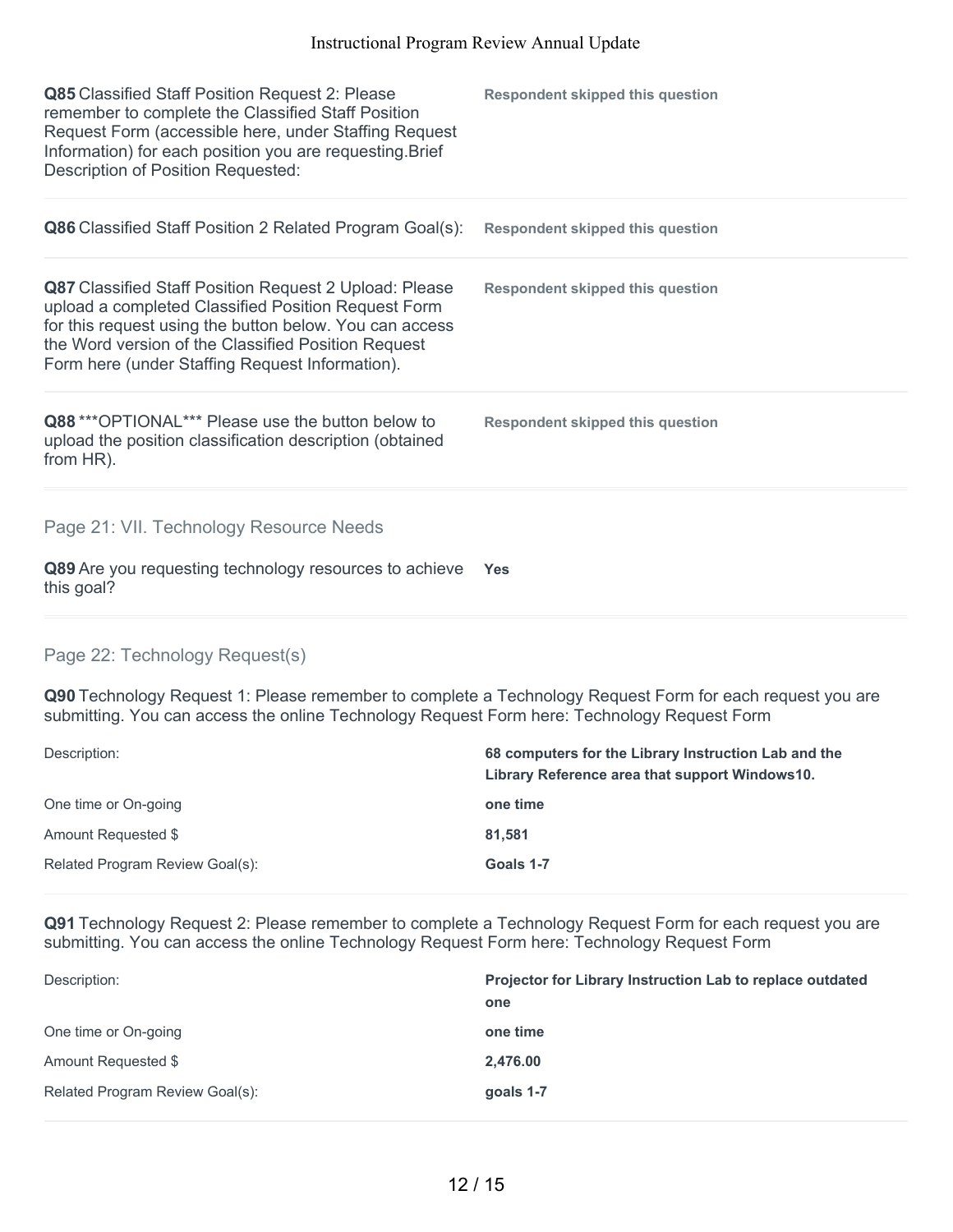| Page 23: VIII. Perkins and Strong Workforce Resource Needs                                                                                                                                                                              |                                         |
|-----------------------------------------------------------------------------------------------------------------------------------------------------------------------------------------------------------------------------------------|-----------------------------------------|
| Q92 Are you requesting Perkins and/or Strong<br>Workforce resources to achieve this goal?                                                                                                                                               | <b>No</b>                               |
| Page 24: Perkins Request and Strong Workforce<br>Q93 Perkins Request and Strong Workforce 1: Please<br>remember to complete the Perkins Request Form and<br>submit it via the annual Perkins/Strong Workforce<br>request process/cycle. | <b>Respondent skipped this question</b> |
| Q94 Perkins Request and Strong Workforce 2: Please<br>remember to complete the Perkins Request Form and<br>submit it via the annual Perkins/Strong Workforce<br>request process/cycle.                                                  | <b>Respondent skipped this question</b> |
| Page 25: IX. Supplies/Equipment Resource Needs<br>Q95 Are you requesting supplies and/or equipment<br>resources to achieve this goal?                                                                                                   | <b>No</b>                               |
| Page 26: Supplies/Equipment Request(s)<br>Q96 Supplies/Equipment Request 1: In the boxes below<br>please provide information on your request.<br>Supplies/Equipment requests will be considered on a<br>one-time funding basis.         | <b>Respondent skipped this question</b> |
| Q97 Supplies/Equipment Documentation 1: Please<br>upload any supplies/equipment quotes or additional<br>documentation for this request.                                                                                                 | <b>Respondent skipped this question</b> |
| Q98 Supplies/Equipment Request 2: In the boxes below<br>please provide information on your request.<br>Supplies/Equipment requests will be considered on a<br>one-time funding basis.                                                   | <b>Respondent skipped this question</b> |
| Q99 Supplies/Equipment Documentation 2 : Please<br>upload any supplies/equipment quotes or additional<br>documentation for this request.                                                                                                | <b>Respondent skipped this question</b> |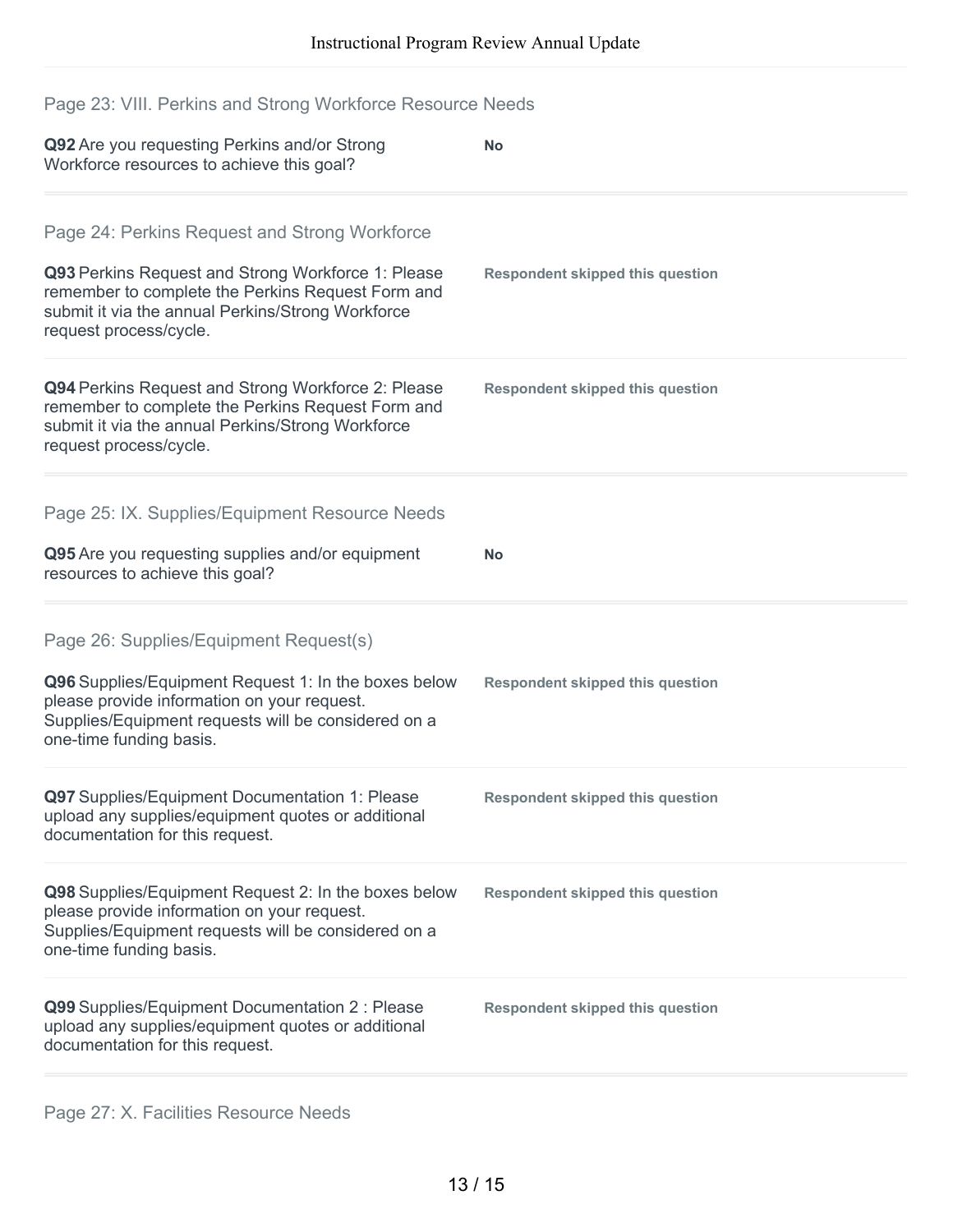**Q100** Are you requesting facilities resources to achieve this goal? **Yes**

# Page 28: Facilities Request

**Q101** Facilities Request 1: Please provide the information below and remember to complete a Facilities Request Form accessible here: Facilities Request Form

| Description:                                                                                                                                                                           | library facilities repairs              |
|----------------------------------------------------------------------------------------------------------------------------------------------------------------------------------------|-----------------------------------------|
| Amount Requested \$:                                                                                                                                                                   | not sure                                |
| Related Program Review Goal(s):                                                                                                                                                        | goals 1-7                               |
| Q102 Facilities Request 2: Please provide the<br>information below and remember to complete a Facilities<br>Request Form, accessible here: Facilities Request Form                     | <b>Respondent skipped this question</b> |
| Page 29: XI. Professional Development Resource Needs                                                                                                                                   |                                         |
| Q103 Are you requesting professional development<br>resources to achieve this goal?                                                                                                    | <b>No</b>                               |
| Page 30: Professional Development Request                                                                                                                                              |                                         |
| Q104 Professional Development Request 1: Please<br>provide the information identified below and follow the<br>process for requesting professional development funds,<br>outlined here. | <b>Respondent skipped this question</b> |
| Q105 Professional Development Request 2: Please<br>provide the information identified below and follow the<br>process for requesting professional development funds,<br>outlined here. | <b>Respondent skipped this question</b> |
| Page 31: XII. Other Resource Needs                                                                                                                                                     |                                         |
| Q106 Are you requesting any other resources to achieve<br>this goal?                                                                                                                   | Yes                                     |

Page 32: Other Resource Requests